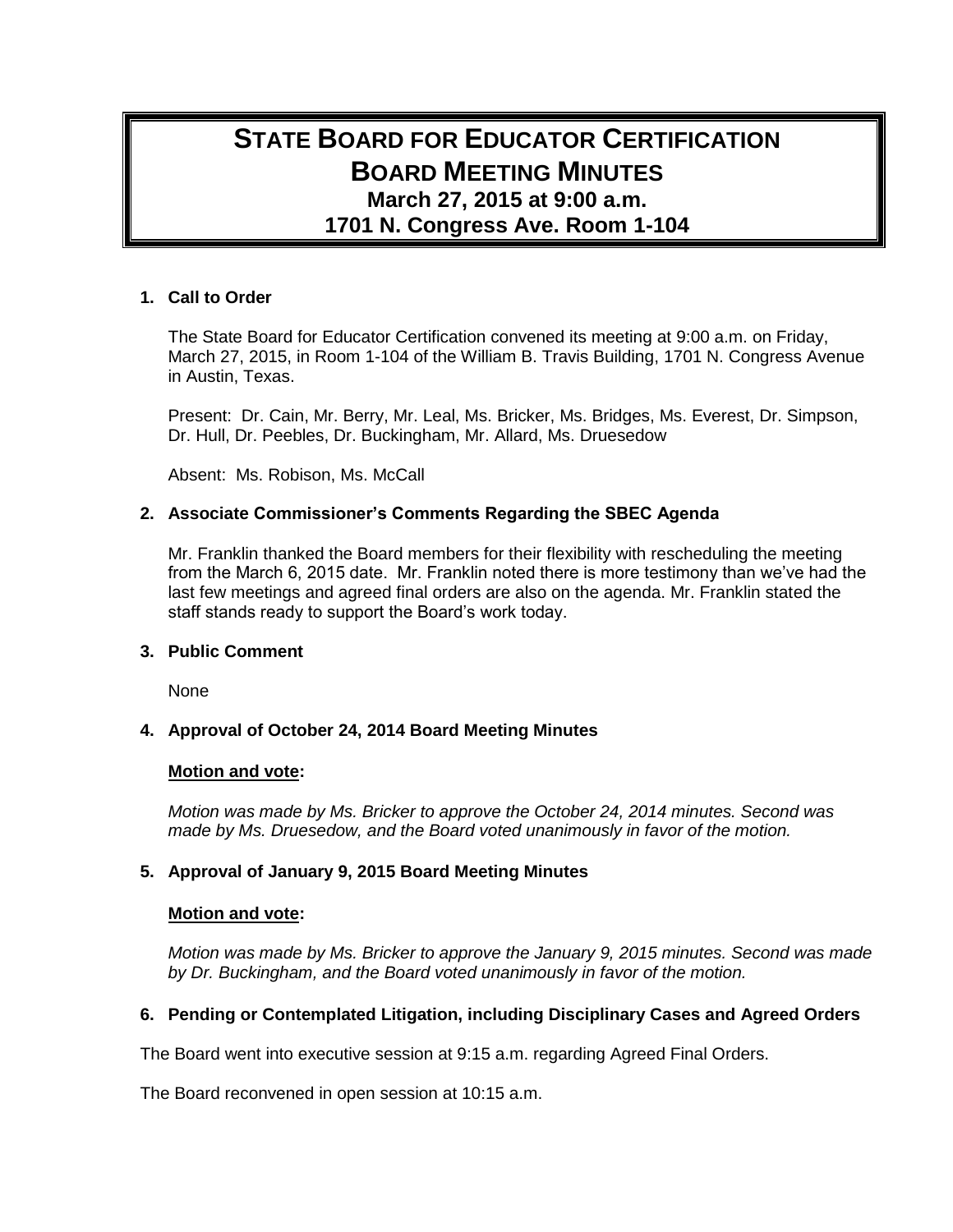# **A. Agreed Orders**

- 1) In the Matter of Annalee Arredondo
- 2) In the Matter of Jami Cashion
- 3) In the Matter of Julie Annette Castillo
- 5) In the Matter of Elizabeth F. Haddock
- 6) In the Matter of Diann Hynson
- 7) In the Matter of Xavier Rangel
- 8) In the Matter of Joe P. Solis
- 9) In the Matter of Elizabeth S.Sparks
- 10) In the Matter of Kevin Jay Stamp
- 11) In the Matter of Suzanne Jo Demint
- 13) In the Matter of Lavius Taylor
- 14) In the Matter of Briana C. Sam
- 15) In the Matter of Efrain Washington
- 16) In the Matter of Kelli Shanae Ketterman

# **Motion and vote:**

*Motion was made by Ms. Druesedow to accept Agreed Final Orders, number 1-16 except 4 and 12 as presented. Second was made by Mr. Leal, and the Board voted unanimously in favor of the motion.*

# *The following agreed orders were considered individually:*

4) In the Matter of Kenneth Louis Estrella

### **Motion and vote:**

*Motion was made by Ms. Bridges to reject the agreed order. Second was made by Mr. Allard.* 

*The motion was withdrawn.*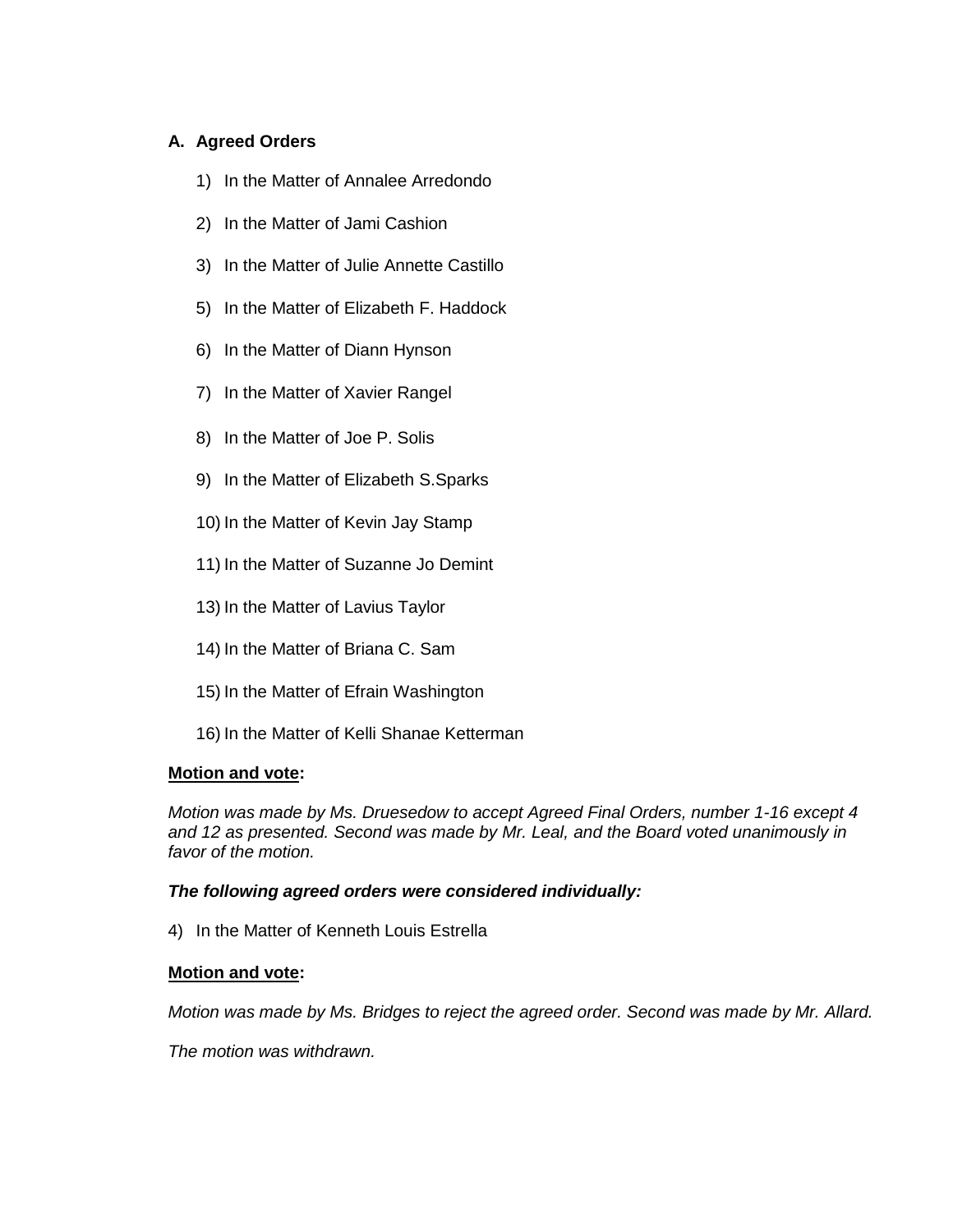*Motion was made by Ms. Everest to accept the agreed order. Second was made by Ms. Druesedow, and the Board voted in favor of the motion with Ms. Bricker abstaining.*

12) In the Matter of Josue Villarreal

### **Motion and vote:**

*Motion was made by Ms. Bricker for a counter offer that states Mr. Villarreal is not allowed to continue to be in a classroom until his community supervision and deferred adjudication is completed (April 21, 2016). Second was made by Dr. Buckingham. Voted in favor: Leal, Bricker, Bridges, Everest, Hull, Buckingham, Allard, Cain; voted against: Druesedow. The motion carried.*

### **B. No Answer Defaults**

1. In the Matter of John Allen Rogers, *Texas Education Agency, Educator Leadership and Quality Division v. John Allen Rogers;* Action to be taken: Consideration of Issuance of Default Judgment.

Staff recommendation: Permanently Revoked

2. In the Matter of David Buntyn, *Texas Education Agency, Educator Leadership and Quality Division v. David Buntyn;* Action to be taken: Consideration of Issuance of Default Judgment.

Staff recommendation: Permanently Revoked

3. In the Matter of Amanda Mae Ligon, *Texas Education Agency, Educator Leadership and Quality Division v. Amanda Mae Ligon;* Action to be taken: Consideration of Issuance of Default Judgment.

Staff recommendation: Revocation

4. In the Matter of Alicia Louise Morris, *Texas Education Agency, Educator Leadership and Quality Division v. Alicia Louise Morris;* Action to be taken: Consideration of Issuance of Default Judgment.

Staff recommendation: Revocation

5. In the Matter of Quanisha Johnson, *Texas Education Agency, Educator Leadership and Quality Division v. Quanisha Johnson;* Action to be taken: Consideration of Issuance of Default Judgment.

Staff recommendation: Revocation

6. In the Matter of Monica Noyes, *Texas Education Agency, Educator Leadership and Quality Division v. Monica Noyes;* Action to be taken: Consideration of Issuance of Default Judgment.

Staff recommendation: Permanently Revoked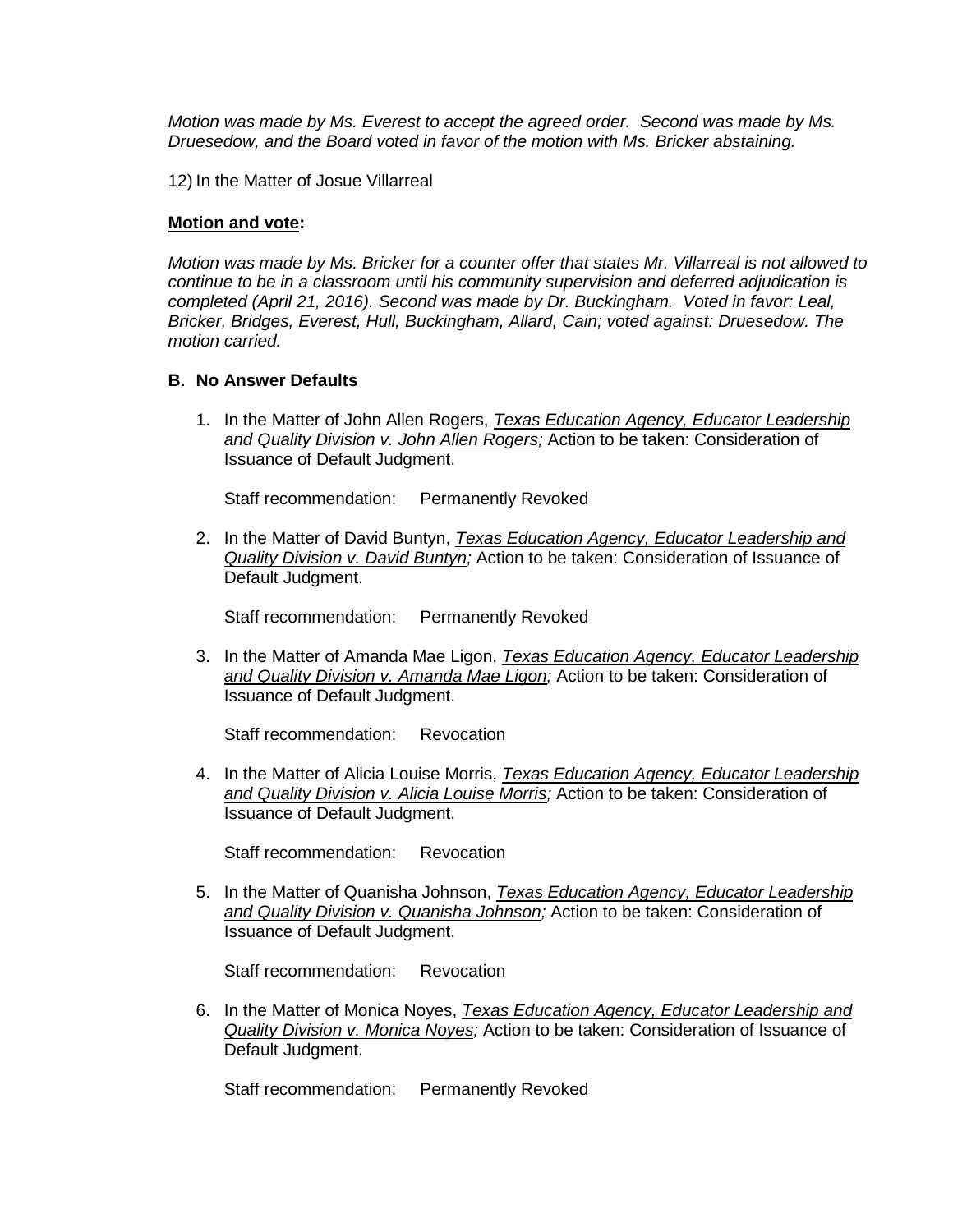7. In the Matter of Amy Renee Schilling, *Texas Education Agency, Educator Leadership and Quality Division v. Amy Renee Schilling;* Action to be taken: Consideration of Issuance of Default Judgment.

Staff recommendation: Permanently Revoked

8. In the Matter of Joy Lynn Hecker Hough, *Texas Education Agency, Educator Leadership and Quality Division v. Joy Lynn Hecker Hough;* Action to be taken: Consideration of Issuance of Default Judgment.

Staff recommendation: Revocation

9. In the Matter of Betsy Paxton, *Texas Education Agency, Educator Leadership and Quality Division v. Betsy Paxton;* Action to be taken: Consideration of Issuance of Default Judgment.

Staff recommendation: Revocation

10. In the Matter of Suzanne Burkett, *Texas Education Agency, Educator Leadership and Quality Division v. Suzanne Burkett;* Action to be taken: Consideration of Issuance of Default Judgment.

Staff recommendation: Permanently Revoked

11. In the Matter of Jeffrey Bob Israel, *Texas Education Agency, Educator Leadership and Quality Division v. Jeffrey Bob Israel;* Action to be taken: Consideration of Issuance of Default Judgment.

Staff recommendation: Permanently Revoked

12. In the Matter of Jill Rae Humphreys, *Texas Education Agency, Educator Leadership and Quality Division v. Jill Rae Humphreys;* Action to be taken: Consideration of Issuance of Default Judgment.

Staff recommendation: Revocation

13. In the Matter of Cortney Leanne Cox, *Texas Education Agency, Educator Leadership and Quality Division v. Cortney Leanne Cox;* Action to be taken: Consideration of Issuance of Default Judgment.

Staff recommendation: Revocation

14. In the Matter of Casey Leighann Fuller aka Casey Leighann Kennedy, *Texas Education Agency, Educator Leadership and Quality Division v. Casey Leighann Fuller aka Casey Leighann Kennedy;* Action to be taken: Consideration of Issuance of Default Judgment.

Staff recommendation: 2 year suspension and proof of successful completion of substance abuse treatment program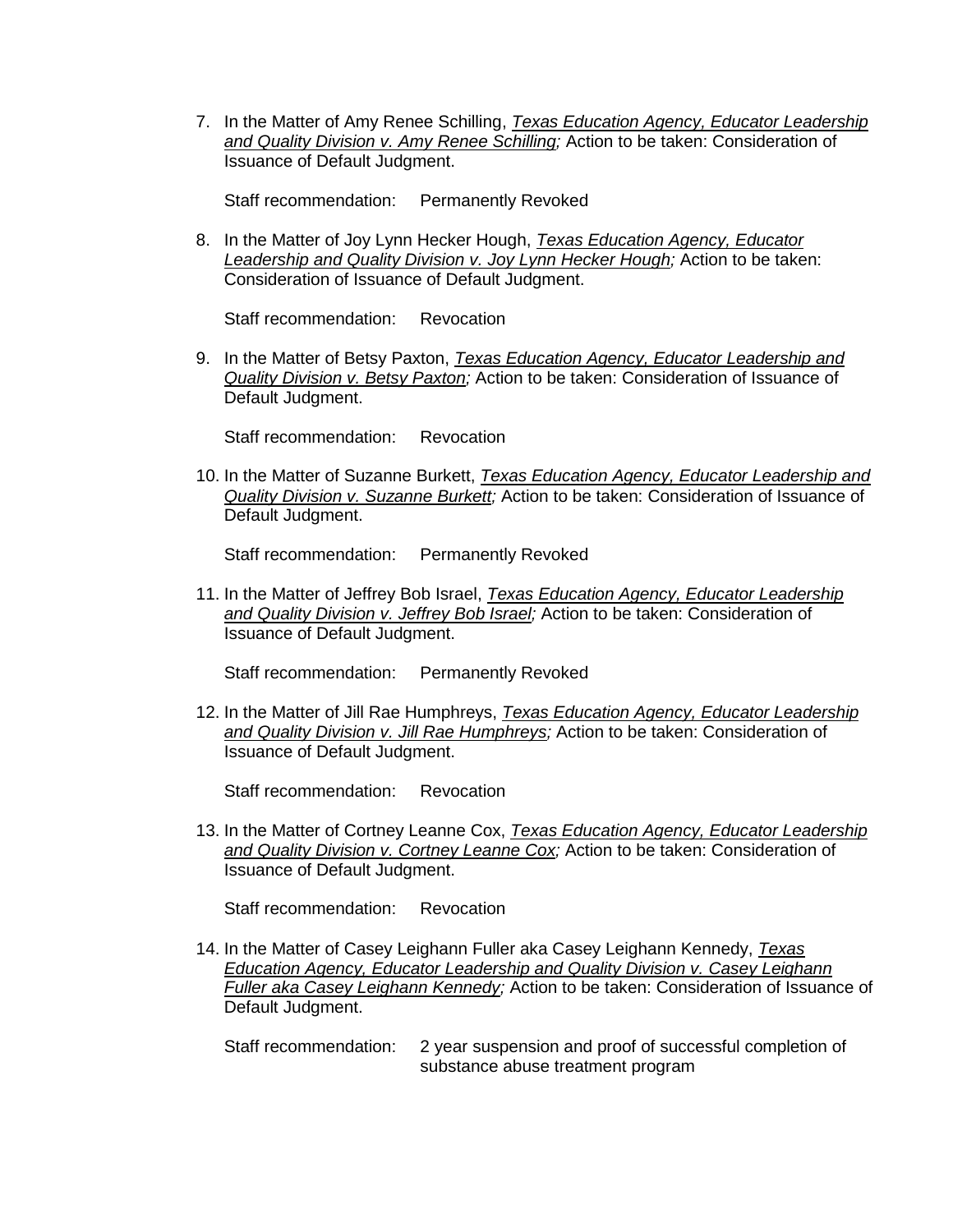15. In the Matter of Steven M. Lewis, *Texas Education Agency, Educator Leadership and Quality Division v. Steven M. Lewis;* Action to be taken: Consideration of Issuance of Default Judgment.

Staff recommendation: 2 year suspension and proof of successful completion of substance abuse treatment program

16. In the Matter of David Ray Proctor, *Texas Education Agency, Educator Leadership and Quality Division v. David Ray Proctor;* Action to be taken: Consideration of Issuance of Default Judgment.

Staff recommendation: Permanently Revoked

17. In the Matter of Brittani Anderson, *Texas Education Agency, Educator Leadership and Quality Division v. Brittani Anderson;* Action to be taken: Consideration of Issuance of Default Judgment.

Staff recommendation: Permanently Revoked

### **Motion and vote:**

*Motion was made by Mr. Leal to approve staff's request for issuance of default judgements and enter a final order consistent with staff's recommendation for each of the above numbered cases 1-17. Second was made by Dr. Hull, and the Board voted unanimously in favor of the motion, with Ms. Everest abstaining from number 13.*

### **C. Contested Cases**

#### **I. Proposals for Decision**

1. Docket No. 701 14 4004.EC, *Roberto R. Villalon v. Texas Education Agency, Educator Leadership and Quality Division*; Action to be taken: Consideration of Proposal for Decision and Issuance of Final Order.

| ALJ Recommendation: | Certificate Permanently Revoked and Application for<br><b>Principal's Certificate Permanently Denied</b>                       |
|---------------------|--------------------------------------------------------------------------------------------------------------------------------|
|                     | Staff Recommendation: Certificate Permanently Revoked and Application for<br><b>Principal's Certificate Permanently Denied</b> |

Ms. Dover spoke on behalf of TEA. Mr. Villalon spoke on his own behalf.

#### **Motion and vote:**

*Motion was made by Dr. Hull to accept the proposal for decision and issue a final order consistent with the ALJ's recommendation of certificate permanently revoked and application for principal's certificate permanently denied. Second was made by Ms. Everest, and the Board voted unanimously in favor of the motion.*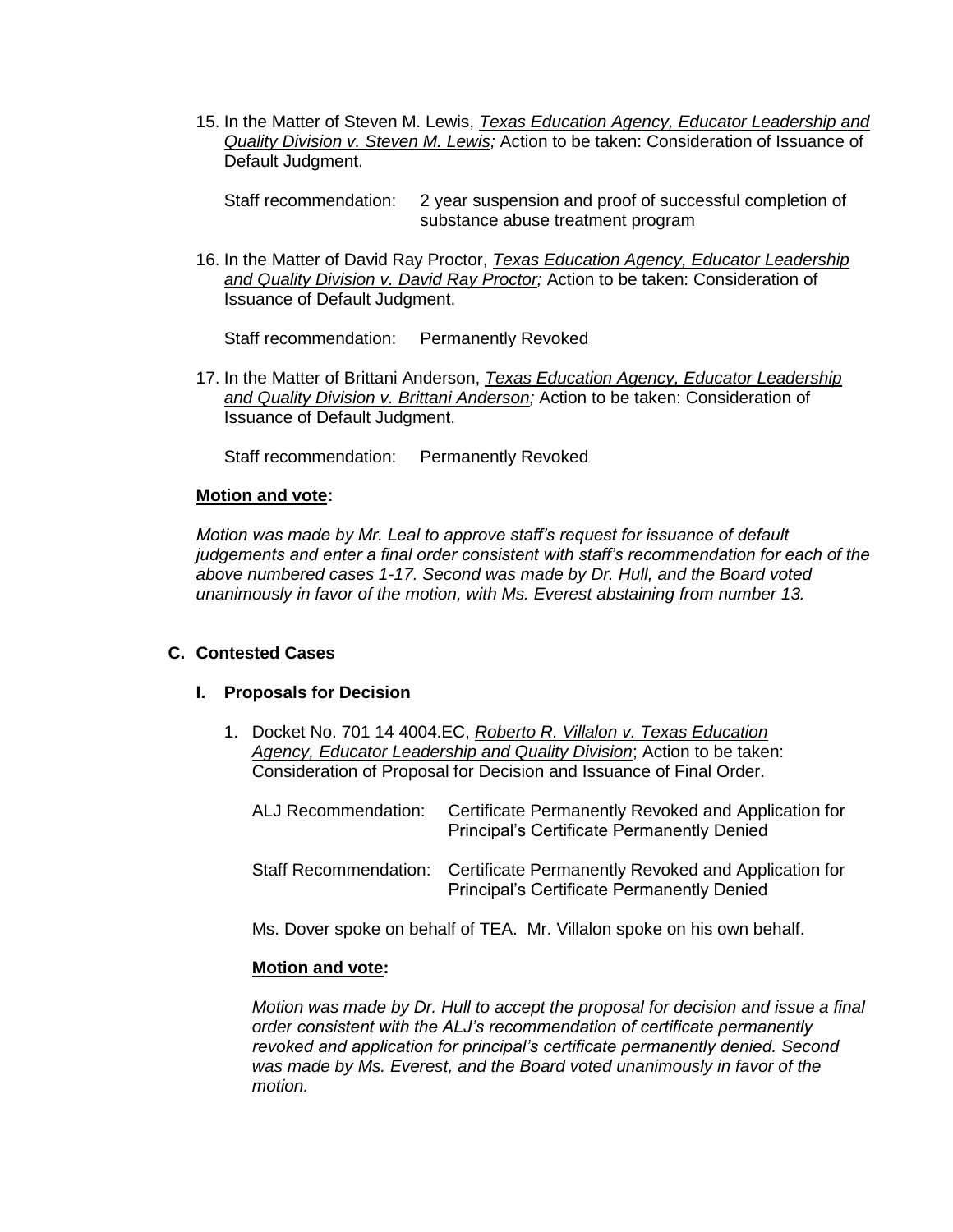# **II. Motions for Rehearing**

**None** 

# **D. Court Cases**

- **I. District Court Cases**
	- 1. *Barry Ryan Davis v. Texas Education Agency, Educator Certification and* Standards Division; Cause No. D-1-GN-12-003413, In the 201<sup>st</sup> District Court of Travis County, Texas.

# II. **Appellate Cases**

- 1. *State Board for Educator Certification v. Robert D. Lange*; Cause No. 03-12- 00453-CV, In the Court of Appeals, Third Judicial District, Austin, Texas.
- 2. *State Board for Educator Certification v. Erasmo Montalvo*; Cause No. 03-13- 00370-CV, In the Court of Appeals, Third Judicial District, Austin, Texas.
- 3. *State Board for Educator Certification v. Erasmo Montalvo*; Cause No. 13-0537, In the Supreme Court, Austin, Texas.
- 4. *Don Madden v. State Board for Educator Certification*; Cause No. 14-0532, In the Supreme Court of Texas.

# **7. Consider and Take Appropriate Action on Request to Approve New Classes of Certificates**

Dr. Miller presented requests from Southern Methodist University and Houston Baptist University to offer the superintendent class of certification.

# **Motion and vote:**

*Motion was made by Ms. Bridges to approve* new classes of certificates for the following accredited educator preparation programs: *Southern Methodist University (Dallas, Texas), Superintendent Certification and Houston Baptist University (Houston, Texas), Superintendent Certification. Second was made by Dr. Hull, and the Board voted unanimously in favor of the motion.*

# **8. Consider and Take Appropriate Action on Adoption of Proposed Revisions to 19 TAC Chapter 231, Requirements for Public School Personnel Assignments, Subchapter E, Grades 9-12 Assignments**

Ms. Cook presented this item to the Board. The proposed revisions would clarify the appropriate credential for placement in a particular teaching assignment and ensure alignment with changes to public school curriculum as a result of House Bill 5, 83rd Texas Legislature, Regular Session, 2013.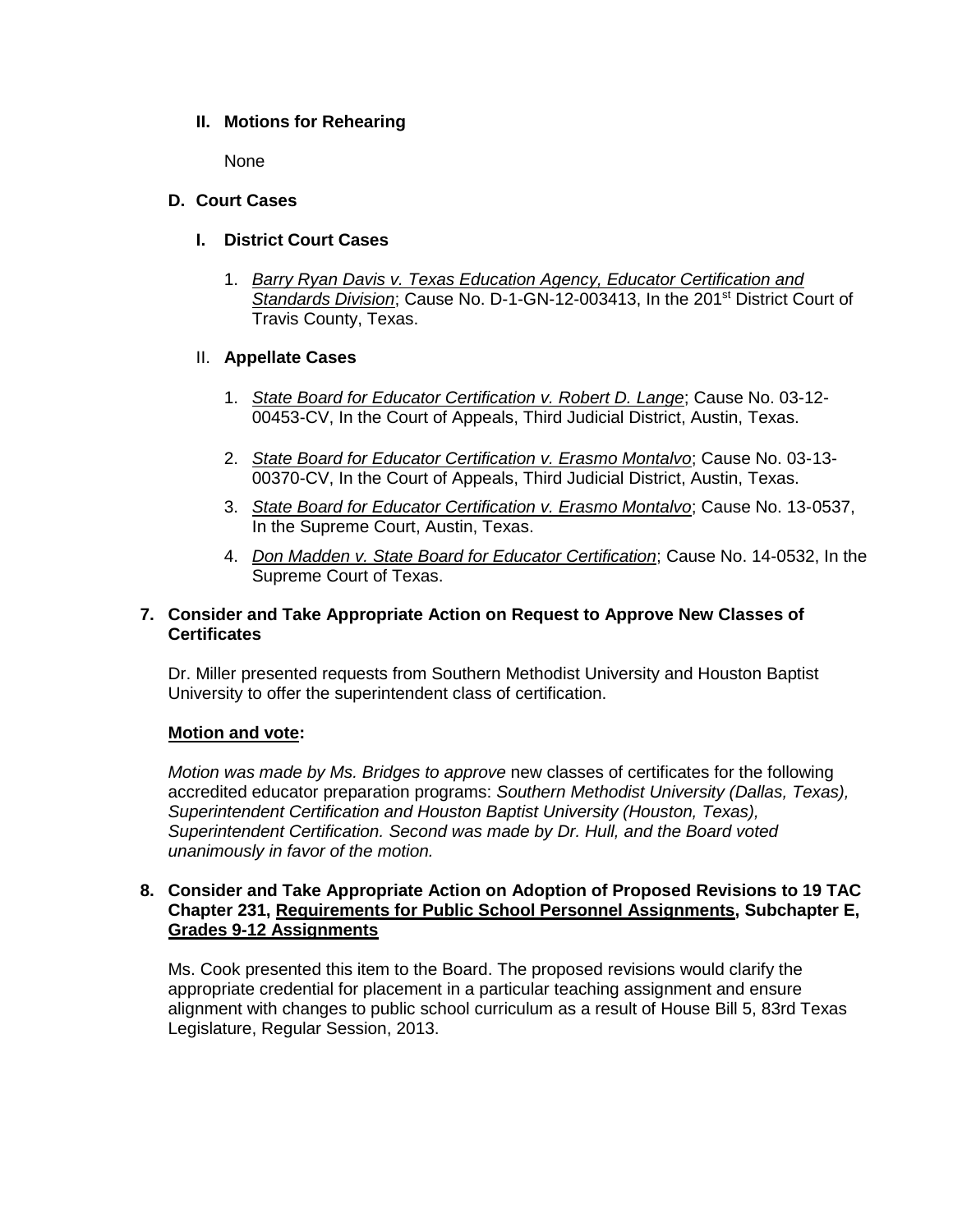# **Motion and vote:**

*Motion was made by Ms. Everest to approve for adoption, subject to State Board of Education review, the proposed revisions to 19 TAC Chapter 231, Requirements for Public School Personnel Assignments, Subchapter E, Grades 9-12 Assignments, with an effective date of 20 days after filing the adoption notice with the Texas Register. Second was made by Ms. Bridges, and the Board voted unanimously in favor of the motion.*

# **9. Consider and Take Appropriate Action on Adoption of Proposed Amendments to 19 TAC Chapter 233, Categories of Classroom Teaching Certificates, §§233.3, 233.4, 233.5, and 233.14**

Ms. Cook presented this item to the Board. The proposed amendments would add deadlines for completion and submission requirements for specific Grades 8-12 certificates.

# **Motion and vote:**

*Motion was made by Ms. Druesedow to approve for adoption, subject to State Board of Education review, the proposed amendments to 19 TAC Chapter 233, Categories of Classroom Teaching Certificates, §233.3, English Language Arts and Reading; Social Studies; §233.4, Mathematics; Science; §233.5, Technology Applications and Computer Science; and §233.14, Career and Technical Education (Certificates requiring experience and preparation in a skill area), with an effective date of 20 days after filing the adoption notice with the Texas Register. Second was made by Ms. Bricker, and the Board voted unanimously in favor of the motion.*

**10. Consider and Take Appropriate Action on Proposed Amendments to 19 TAC Chapter 229, Accountability System for Educator Preparation Programs, §229.9, Fees for Educator Preparation Program Approval and Accountability; and Chapter 230, Professional Educator Preparation and Certification, Subchapter G, Certificate Issuance Procedures, §230.101, Schedule of Fees for Certification Services, and §230.103, E-Pay Supplemental Fee**

Public comment was provided by J. Scott Fikes of the Education Career Alternatives Program (ECAP).

Dr. Miller presented this item to the Board. The proposed amendments to 19 TAC §§229.9, 230.101, and 230.103 would adjust certain fees to more adequately cover costs and increase the equity of fees across different types of fee payers.

# **Motion and vote:**

*Motion was made by Dr. Buckingham to approve the proposed amendments to 19 TAC Chapter 229, Accountability System for Educator Preparation Programs, §229.9, Fees for Educator Preparation Program Approval and Accountability, and Chapter 230, Professional Educator Preparation and Certification, Subchapter G, Certificate Issuance Procedures, §230.101, Schedule of Fees for Certification Services, and §230.103, E-Pay Supplemental Fee, to be published as proposed with the Texas Register*. *Second was made by Mr. Leal, and the Board voted unanimously in favor of the motion.*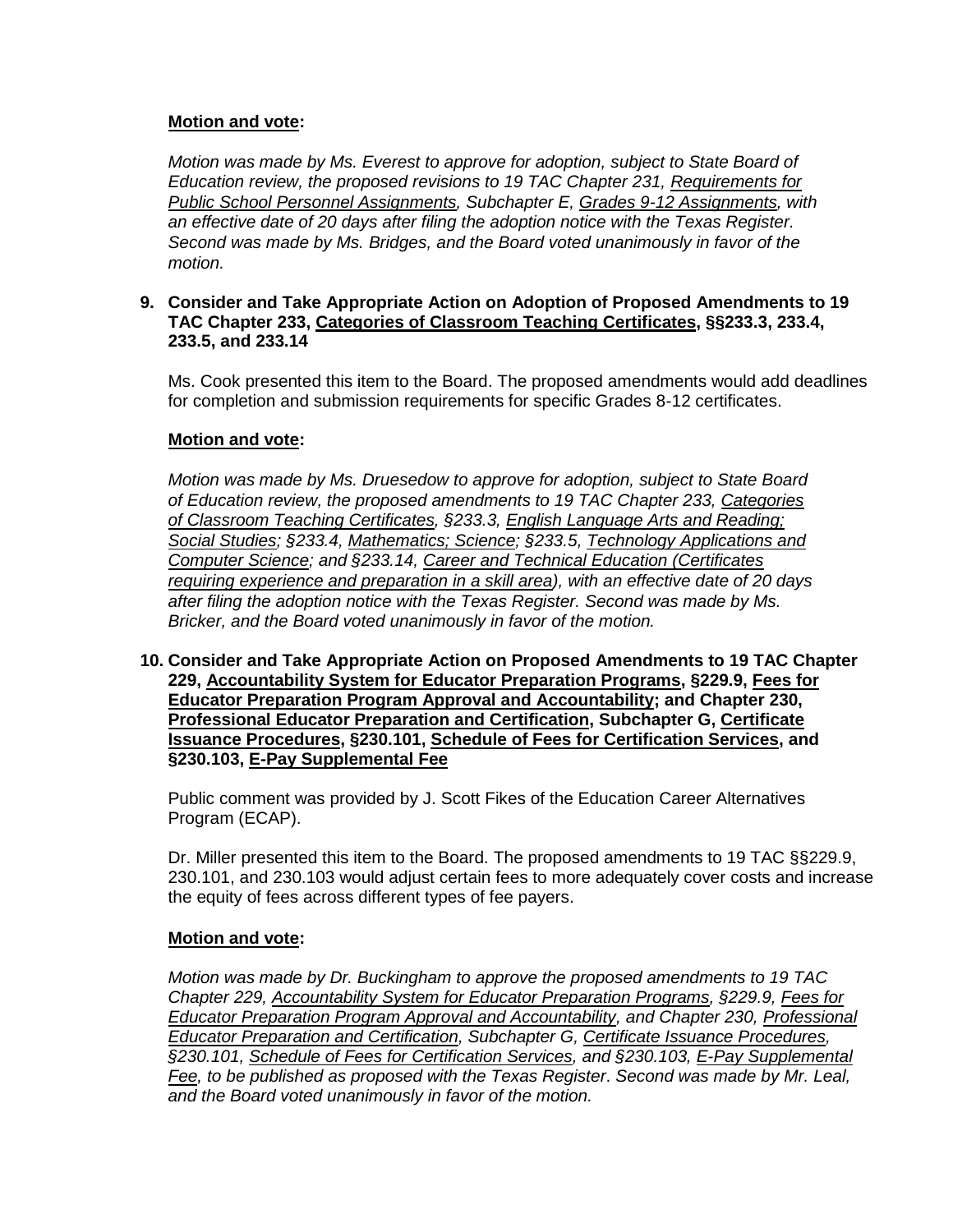# **11. Consider and Take Appropriate Action on Proposed Amendments to 19 TAC Chapter 249, Disciplinary Proceedings, Sanctions, and Contested Cases**

Public comment was provided by Patty Quinzi of the Texas American Federation of Teachers (AFT).

Ms. Moriaty presented this item to the Board. The proposed amendments would modify the certified educator discipline process to clarify that the SBEC has final approval of each settlement by voting on agreed orders and that the SBEC may sanction an educator for a violation of the Texas Education Code (TEC), §22.085.

# **Motion and vote:**

*Motion was made by Mr. Allard to approve the proposed amendments to 19 TAC Chapter 249, Disciplinary Proceedings, Sanctions, and Contested Cases, to be published as proposed with the Texas Register. Second was made by Ms. Everest, and the Board voted unanimously in favor of the motion.*

# **12. Consider and Take Appropriate Action on Proposed Review of 19 TAC Chapter 249, Disciplinary Proceedings, Sanctions, and Contested Cases**

Ms. Moriaty presented this item to the Board as part of the Texas Government Code, §2001.039, four-year review cycle for all state agency rules. The rules being reviewed provide procedures and requirements relating to general provisions, enforcement actions and guidelines, prehearing matters, hearing procedures, and post-hearing matters.

# **Motion and vote:**

*Motion was made by Ms. Everest to approve the proposed review of to 19 TAC Chapter 249, Disciplinary Proceedings, Sanctions, and Contested Cases, to be published as proposed with the Texas Register. Second was made by Ms. Bridges, and the Board voted unanimously in favor of the motion.*

# **13. Consider and Take Appropriate Action on Petition for Adoption of Rule Change Concerning 19 TAC Chapter 230, Professional Educator Preparation and Certification, Subchapter A, General Provisions, §230.1(4), Definitions (Relating to Classroom Teacher)**

The petitioner, James Faurie, spoke on his own behalf.

Ms. Cook presented this item to the Board. This petition requests an amendment to 19 TAC §230.1(4) that would remove Reserve Officers' Training Corps (ROTC) from the list of individuals not covered under the definition of classroom teacher.

# **Motion and vote:**

*Motion was made by Mr. Allard to deny the petition. Second was made by Dr. Buckingham, and the Board voted unanimously in favor of the motion.*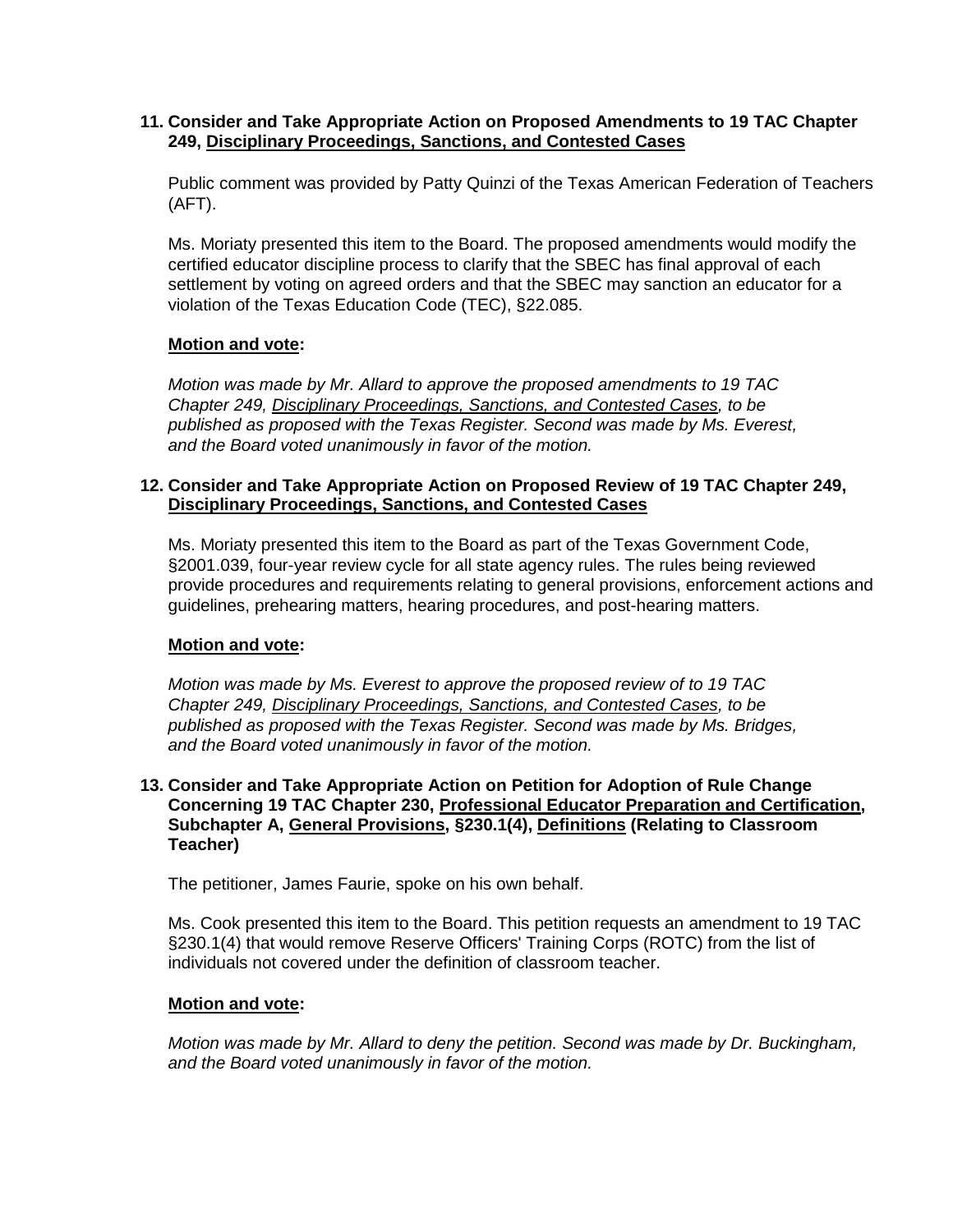The SBEC Board recessed at 12:38 p.m.

The SBEC Board reconvened at 1:02 p.m.

# **14. Update and Take Appropriate Action on Petition for Adoption of Rule Change Concerning 19 TAC Chapter 239, Student Services Certificates, Subchapter B, School Librarian Certificate, §239.60, Requirements for the Issuance of the Standard School Librarian Certificate**

Public comment was provided by Donna Kearley of the Texas Association of School Library Administrators (TASLA), Leah Mann of the Texas Association of School Librarians (TASL), Tracy Rutan of Lewisville ISD, and Robin Stout representing herself. Written testimony was provided by Sharon Gullet, Irene Kistler, and Gloria Meraz.

Ms. Cook presented this item to the Board regarding a petition to change the allowable options for satisfying the two years of creditable teaching experience requirement for the standard school librarian certificate.

# **Motion and vote:**

*Motion was made by Ms. Bricker to discontinue the rulemaking process that would change the two-year classroom teaching requirement for issuance of the Standard School Librarian Certificate. Second was made by Mr. Allard, and the Board voted unanimously in favor of the motion.*

# **15. Consider and Take Appropriate Action on Proposed Revisions to 19 TAC Chapter 227, Provisions for Educator Preparation Candidates**

Public comment was provided by Kate Kuhlmann of Association of Texas Professional Educators (ATPE), Sharon Fikes of Education Career Alternatives Program (ECAP), JP Lund of Texas Teachers, Catheryn Weitman of Texas A&M International University, and Arthur Hernandez of Texas A&M Corpus Christi. Written testimony was provided by Diann Huber of iteachTexas.

Dr. Miller presented this item to the Board for discussion and possible action, as requested by the Board for discussion and possible action at the October 2014 SBEC meeting.

### **Motion and vote:**

*Motion was made by Mr. Allard to postpone action until the June SBEC meeting. Second was made by Ms. Druesedow. Voted in favor: Cain, Leal, Buckingham, Druesedow; voted against: Allard, Bricker. The motion carried.*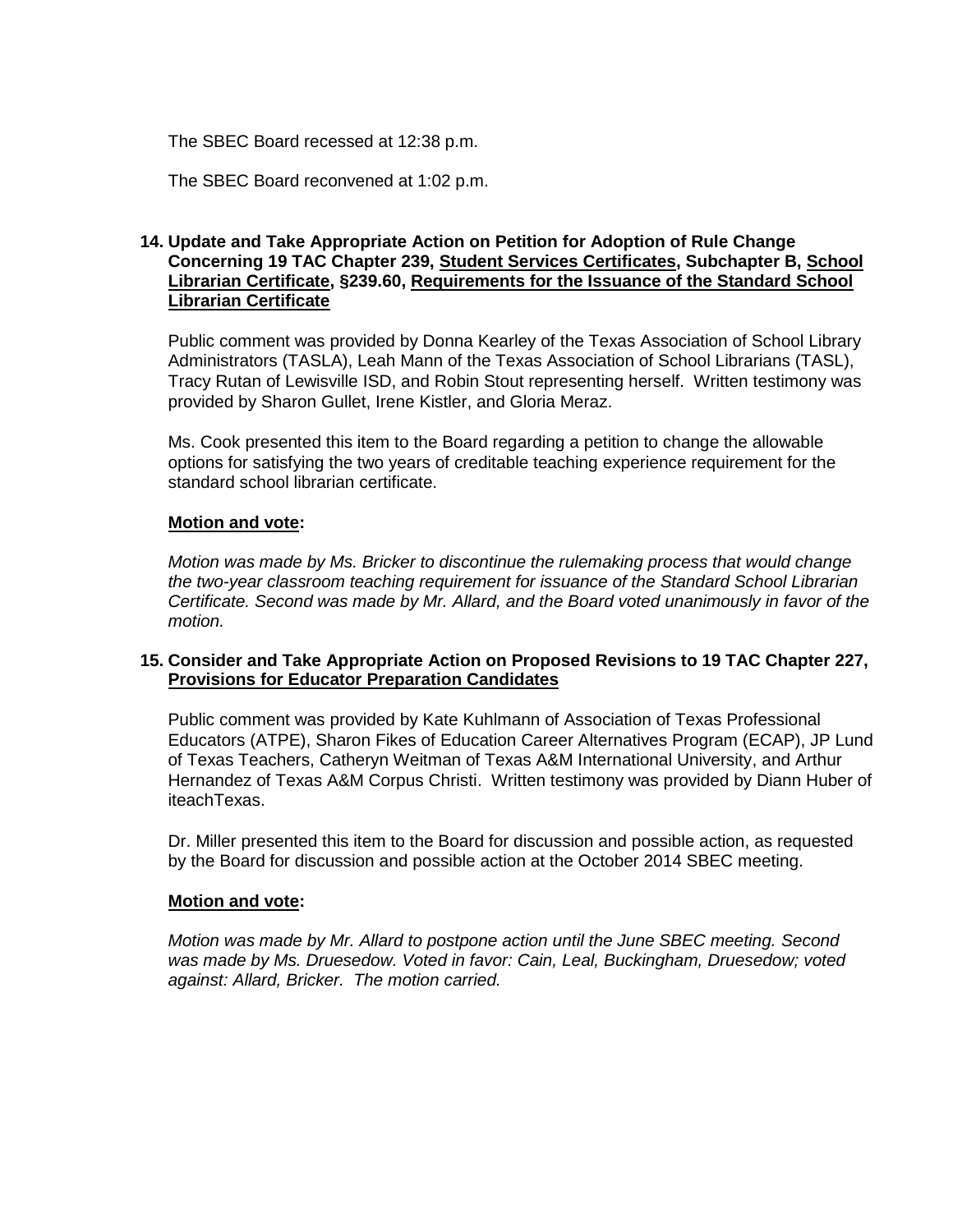# **16. Consider and Take Appropriate Action on Adoption of Review of 19 TAC Chapter 241, Principal Certificate**

Mr. Regal presented this item to the Board and discussed the rule review process.

### **Motion and vote:**

*Motion was made by Dr. Buckingham to adopt the review of 19 TAC Chapter 241, Principal Certificate. Second was made by Mr. Leal, and the Board voted unanimously in favor of the motion.*

# **17. Consider and Take Appropriate Action on Proposed Standards Review Committee for 19 TAC Chapter 241, Principal Certificate**

Mr. Regal presented this item to the Board. Mr. Regal provided an update on stakeholder recommendations related to Chapter 241. In order to review and potentially propose revisions, Mr. Regal asked to Board to approve the principal standards review committee, as presented.

# **Motion and vote:**

*Motion was made by Dr. Buckingham to approve the appointment of members to the standards review committee for 19 TAC Chapter 241, Principal Certificate. Second was made by Ms. Druesedow, and the Board voted unanimously in favor of the motion.*

# **18. Consider and Take Appropriate Action on Adoption of Review of 19 TAC Chapter 242, Superintendent Certificate**

Mr. Regal presented this item to the Board and discussed the rule review process.

### **Motion and vote:**

*Motion was made by Ms. Bricker to adopt the review of 19 TAC Chapter 242, Superintendent* Certificate. *Second was made by Dr. Buckingham, and the Board voted unanimously in favor of the motion.*

### **19. Update and Discussion of 19 TAC Chapter 242, Superintendent Certificate**

Mr. Regal presented this item to the Board. The stakeholder recommendations include revising the rules to allow for a path to a superintendent certificate for certain nontraditional candidates. The SBEC will have the opportunity to review and discuss potential changes to Chapter 242 at a future meeting. There was a request from Board members for an additional stakeholder meeting with business leaders included.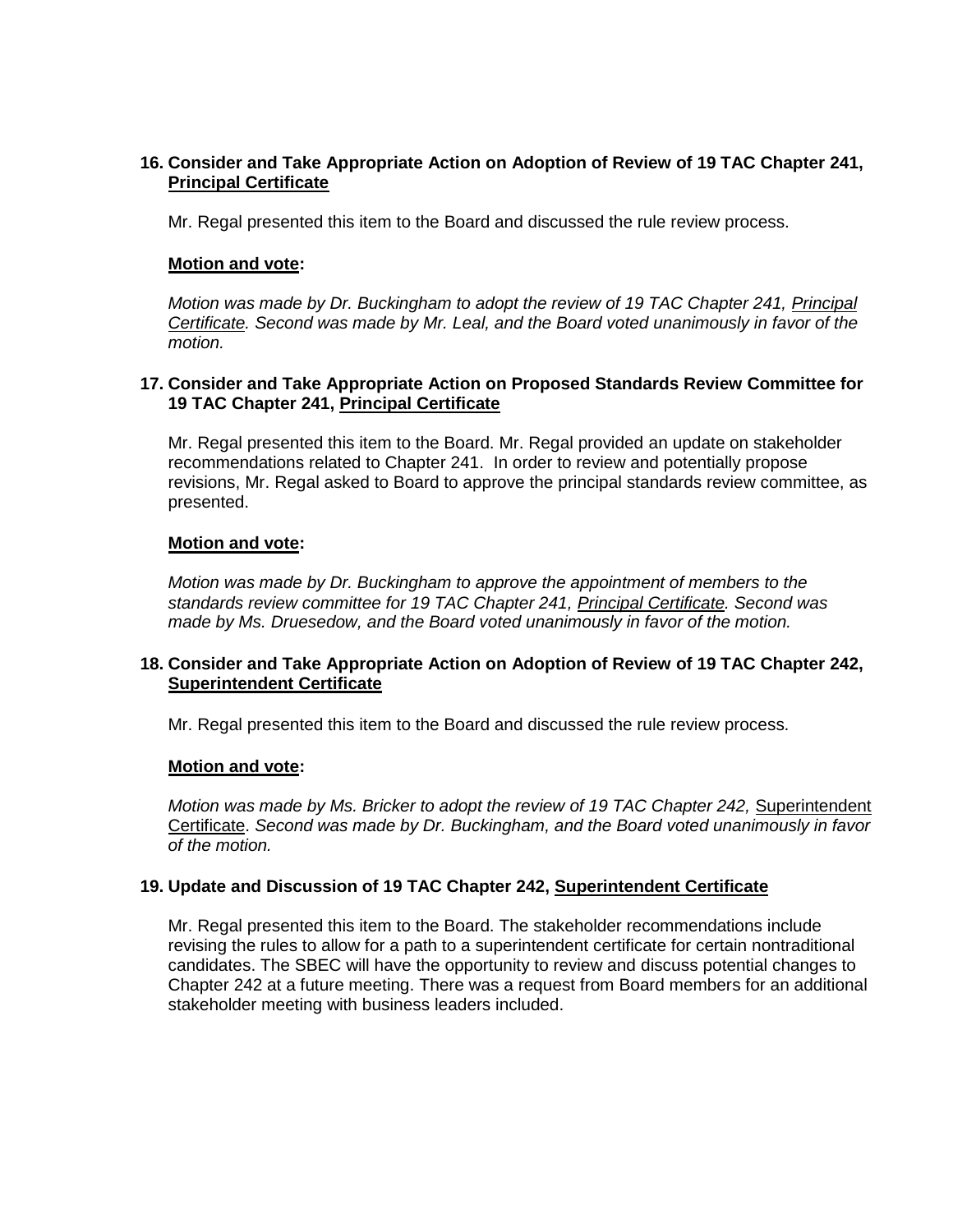# **20. Consider and Take Appropriate Action on Request to Establish a Board Committee to Review and Recommend Changes to the State Board for Educator Certification's Rules Relating to the Discipline of Certified Educators**

Ms. Moriaty presented this item to the Board.

This item provided the State Board for Educator Certification (SBEC) an opportunity to consider the current rules and statutes that govern the SBEC's discipline of certified educators, including the SBEC's authority and jurisdiction relating to suspension and revocation of certificates, and to decide whether to appoint a committee to consider further rulemaking regarding educator discipline.

No action was taken.

# **21. Sunset and Legislative Matters**

Mr. Franklin updated the Board on Sunset and legislative matters. A list of bills was distributed to the Board pertaining to SBEC's functions and educator quality. The Sunset bills have not been set for hearing yet. Mr. Franklin will notify the Board on the status of the Sunset bills.

# **22. Consider and Take Appropriate Action on State Board for Educator Certification Meeting Agenda Content and Formatting**

Ms. Juarez presented this item to the Board relating to the two closed session notices in the agenda. One is under the item for pending or contemplated litigation, and another at the end of the agenda that says the Board may go into closed session to discuss any item on the agenda. Ms. Juarez recommended that, to avoid potential confusion regarding which agenda items the Board may discuss in closed session, each SBEC meeting agenda should contain one notice of closed session at the end of each agenda, and not contain closed session notices under separate agenda items.

Ms. Juarez recommended having a notice added to the agenda for the June and August meetings, on the item for pending and contemplated litigation that states: *Notice: Agendas for future meetings will not contain a closed session notice at this location. They will contain one closed session notice at the end of the agenda.* Beginning with the October 2015 agenda, a closed meeting notice will appear only at the end of each agenda.

# **Motion and vote:**

*Motion was made by Dr. Buckingham to approve change to the closed meeting notices as recommended. Second was made by Ms. Druesedow, and the Board voted unanimously in favor of the motion.*

# **23. 2015-2018 Rule Review Plan for State Board for Educator Certification Rules**

For information only.

# **24. Board Operating Policies and Procedures**

For information only.